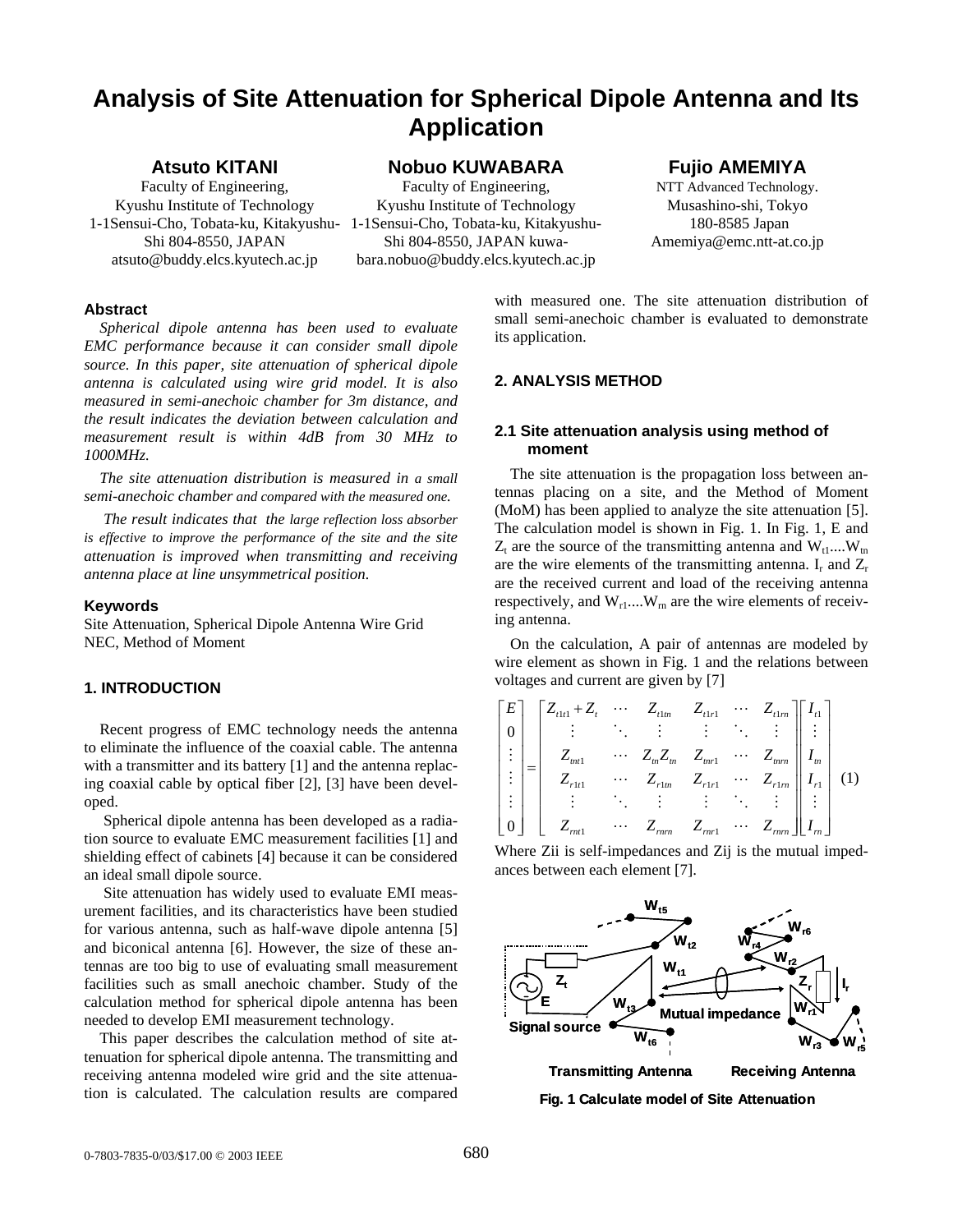The site attenuation,  $S_{\text{ATT}}$ , is defined by Eq. (2),

$$
S_{ATT}(dB) = V_{through} - V_{site} = 20 \log_{10} \frac{E}{2Z_{r}I_{r1}}
$$
 (2)

Where  $V_{\text{through}}$  is the output level in  $dB\mu V$  when the cables to the transmitting and receiving antenna are connected directly,  $V_{site}$  is the output level in dB $\mu$ V when the cables are connected to the each antenna. Since we can obtain  $I_{r1}$  using the MOM, the site attenuation can be calculated from Eq. (1).

## **2.2 Wire grid model of spherical dipole antenna**

The structure of spherical dipole antennas is shown in Fig. 2.



**(a) Transmitting antenna**

Umbrella shaped semi-sphere



**Fig. 2 Structure of transmitting and receiving spherical dipole antenna**

 The transmitting spherical dipole antenna is composed three parts that are spherical radiator, optical fiber, and electro-optical (E/O) converter. The radiator is divided into upper and lower part. The upper part is umbrella shaped semi-sphere to reduce capacitance between upper and lower part, and lower part is spherical shape shielding case where optical-electro (O/E) converter and battery supply (B.S.) is installed [2].

The receiving spherical dipole antenna has the same structure, where E/O and O/E converter in Fig. 2(a) are replaced by O/E and E/O converter respectively. The signal is supplied between upper and lower part of the transmitting antenna via optical fiver. The receiving signal appears between upper and lower part of receiving antenna and it is transmitted to the receiver via optical fiber. The diameters of these antennas are 0.15 m.

Wire grid model of spherical dipole antenna is shown in Fig. 3. A voltage source and an impedance,  $Z_t$ , are inserted between the central post and the shielding case for transmitting antenna, and an impedance,  $Z_r$ , is inserted between the central post and the shielding case for receiving antenna, where  $Z_t$  and  $Z_r$  is the internal impedance of O/E converter and the load impedance of E/O converter respectively.



**Fig.3 Wire grid model of spherical dipole antenna**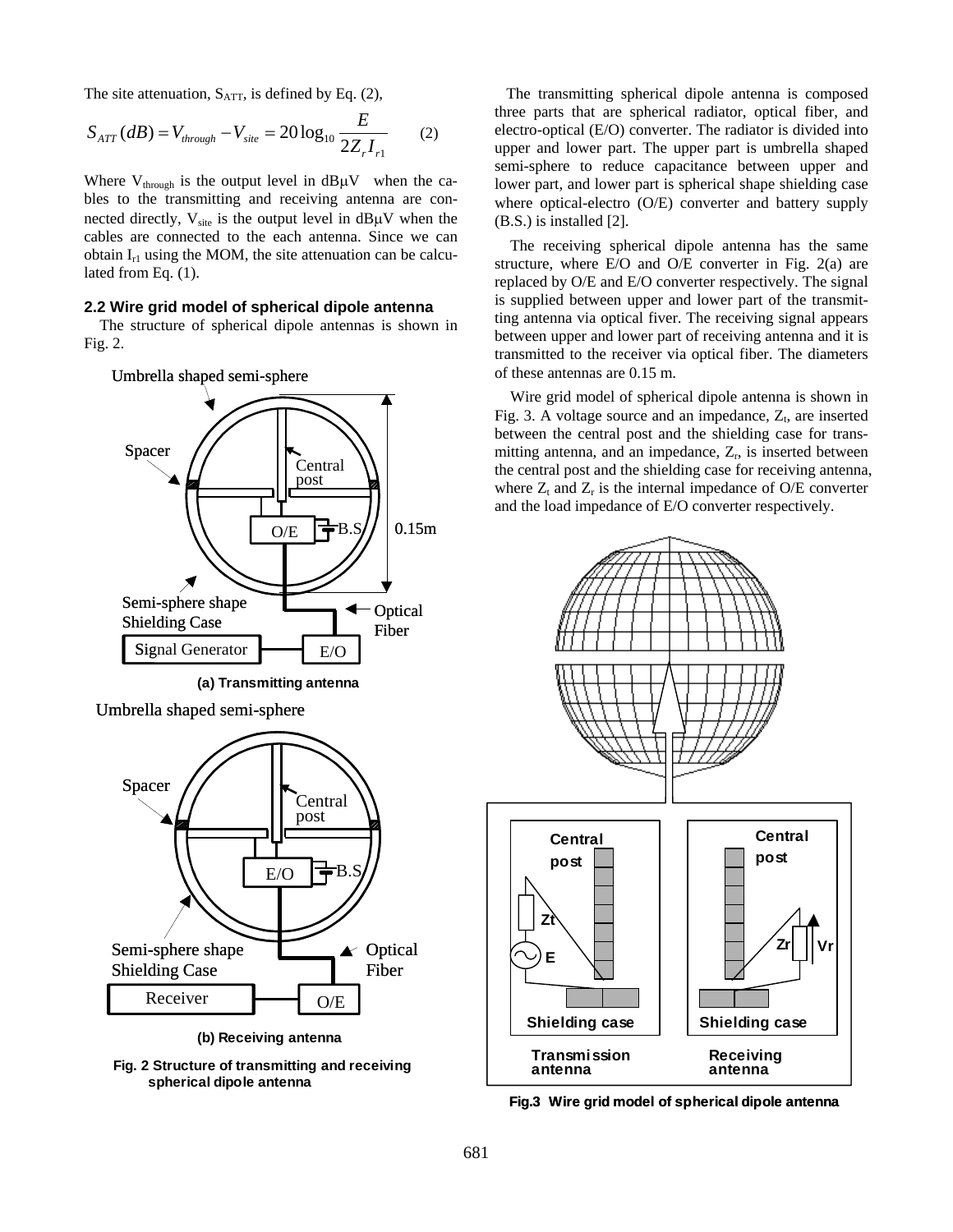The number of segment should be determined to calculate the sufficient convergent solution. The length of each wires are sufficiently short compared with wavelength in this analysis.

The number of the segment for the central post is important to get the converged solution because the large current flows on this post. The relations between the number of segment and the calculation result are investigated. Figure 4 show the deviation of the calculation result referred the measurement value at free space. This shows that the calculation value converged to the measurement value when the number of segment increased. When the number of segment is larger than 200, the solution diverges. Then, we select the segment number of 90 for calculation.

In addition, the antenna has a cylindrical symmetry. So, the wires are concentrated at the top and bottom area, and it may cause the calculation error. So, the number of wires should be controlled in these areas. Therefore, the relations between the numbers of wires and deviation of the calculation result in these areas are investigated.



**Fig. 5 Deviations of calculated site attenuation in free space by concentration of wires**

The number of wires is reduced to 4 in the area where the angle to the central post is 10, 20 and 30 degrees from the top and bottom of the model to reduce concentration of wires. Figure 5 shows the deviation of site attenuation between the calculation and the measurement value at free space. From this Figure, we select 30 degrees in less than 800MHz and 10 degrees in more than 800MHz for optimum value. When 30 degrees is selected, the model has 962 numbers of wires, 1001 number of segments. When 10 degrees is selected, the model has 1250 numbers of wires, 1428 number of segments. In addition, 3 mm diameters of wires are used for the outer area of the antenna. In this case, the calculation time is one and half times compared with the case of 30degrees.

## **2.3 Analysis of site attenuation**

 Figure 6 shows the layout of transmitting and receiving antenna to calculate the site attenuation. In this analysis, these antennas are placed on infinite and perfect conductivity ground plane. The wire grid positions are calculated based on the layout in Fig. 6. Numerical electromagnetic code (NEC)[8] is used to calculate the current  $I_r$  at  $Z_r$ . From Eq. (2), the site attenuation of spherical dipole is determined following equation.

$$
S_{ATT} = 20 \log \frac{V_{in}}{V_{out}} = 20 \log \frac{2Z_0 L_r L_t}{(Z_t + Z_r)(Z_t + Z_t)} \frac{E}{I_{r1}}
$$
(3)

Where Vin is the input voltage of E/O converter for transmission spherical dipole antenna, Vout is the output voltage of O/E converter for receiving spherical dipole antenna, Zt is the output impedance of the O/E converter in the transmitting antenna, Zr is the input impedance of the receiving antenna,  $L_r$  is transmission loss from E/O converter to O/E converter for receiving, and  $L_t$  transmission loss from E/O converter to O/E converter for transmitting antenna.  $L_r$  and  $L_t$  are measured using a network analyzer, and  $Z_0$  is input impedance of the network analyzer.



- **H<sub>2</sub>: Height of receiving antenna**
- **D: Distance between transmitting and receiving antenna**
- **Fig. 6 Layout of transmitting and receiving antenna on ground plane**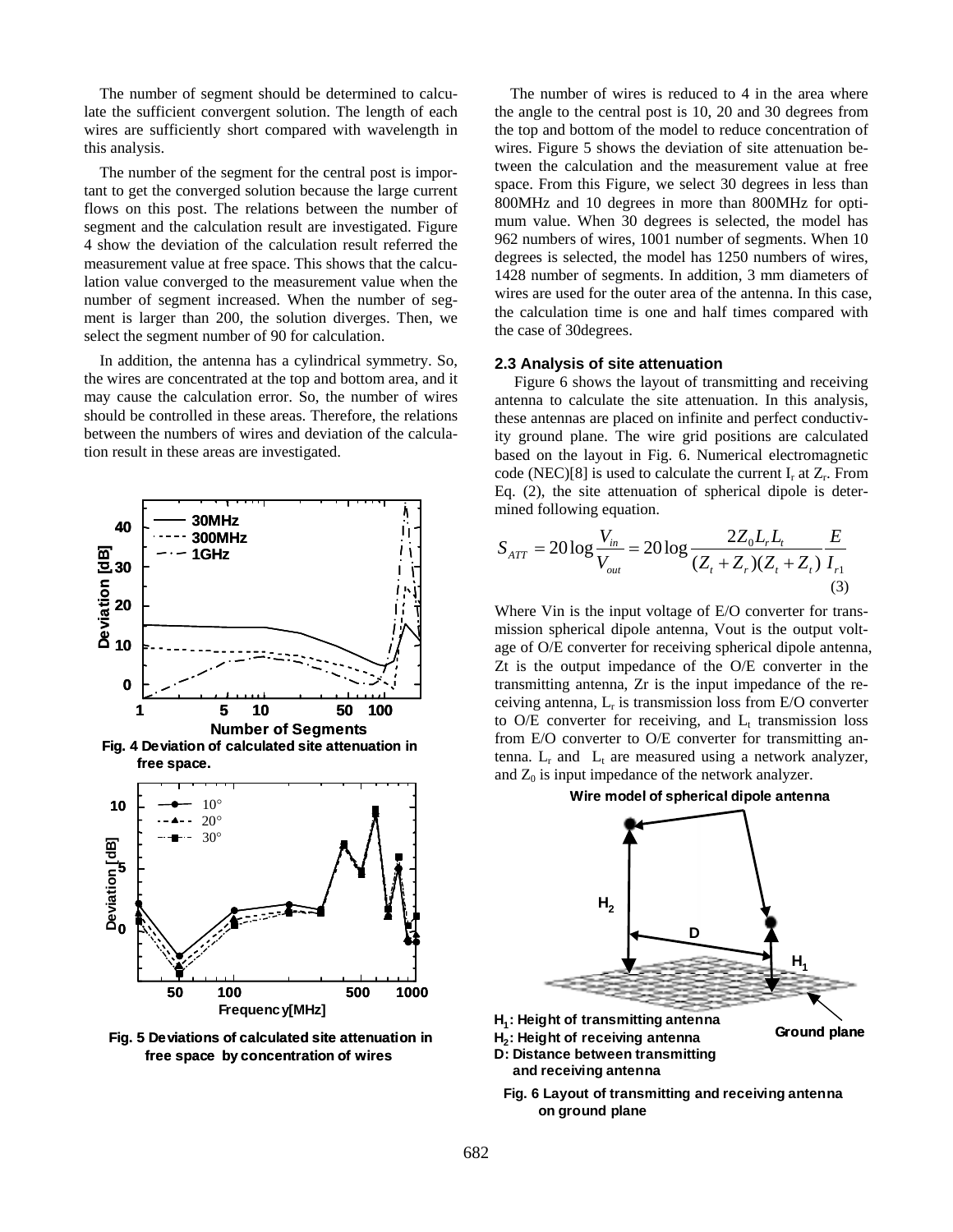## **3. MEASUREMENT**

#### **3.1 Measurement set-up**

The site attenuation was measured using measurement layout shown in Fig. 7. A semi-anechoic chamber, whose inner size was 29 m long, 15 m wide, and 9 m high, was used for measurement. The transmitting antenna was placed 1m high above ground plane, and the height of the receiving antenna changed from 1 m to 4 m. The horizontal distance between transmitting and receiving antenna was 3



**Fig. 7 Experimental set-up for measuring site attenuation**

## **3.2 Measurement of site attenuation**

The side attenuation defined by Eq. (3) was measured from 30 MHz to 1000 MHz by network analyzer. The measurement result is shown in Fig. 8. In this figure, vertical axis indicates the minimum value of the site attenuation. Dots indicate measured value, and solid line indicates calculation value. On the calculation, NEC-2 [8] software was used, and  $Z_t$ ,  $Z_r$ , and  $Z_0$  were 50  $\Omega$ . The attenuator of 6 dB was inserted between O/E converter and transmitting antenna element to stabilize the output impedance of the converter, and the attenuator of 10 dB is inserted between E/O converter and receiving antenna element for the same object. Figure 8 shows the measurement results almost agree with calculation value, whose deviation is within 4 dB from 30 MHz to 1000 MHz. These results mean that the calculation model in this paper is effective to calculate site attenuation of spherical dipole antenna.

#### **3.3 Measurement of antenna factor**

Using calculation results of site attenuation, antenna factor was obtained and compared with measured one. The relation between site attenuation and antenna factor, Fa, is given by

$$
F_a(dB) = (S_{ATT}(db) - N_{ATT}(dB))/2
$$
 (4)

Where,  $N_{ATT}$  is normalized site attenuation [9].

Calculation result is shown in Fig. 9. The measurement was carried out in large semi-anechoic chamber, and receiving antenna was placed 2 m high from ground plane. A calibrated half wave dipole antenna was used as reference. This shows that the measurement value is almost agree with the calculating one. This means that the antenna factor of the antenna can be calculated by the model in this paper.



**Fig. 8 Measurement and calculated result of site attenuation when transmitting antenna height is 1m**



**Fig. 9 Antenna Factor of Wire grid Model of Spherical Dipole Antenna**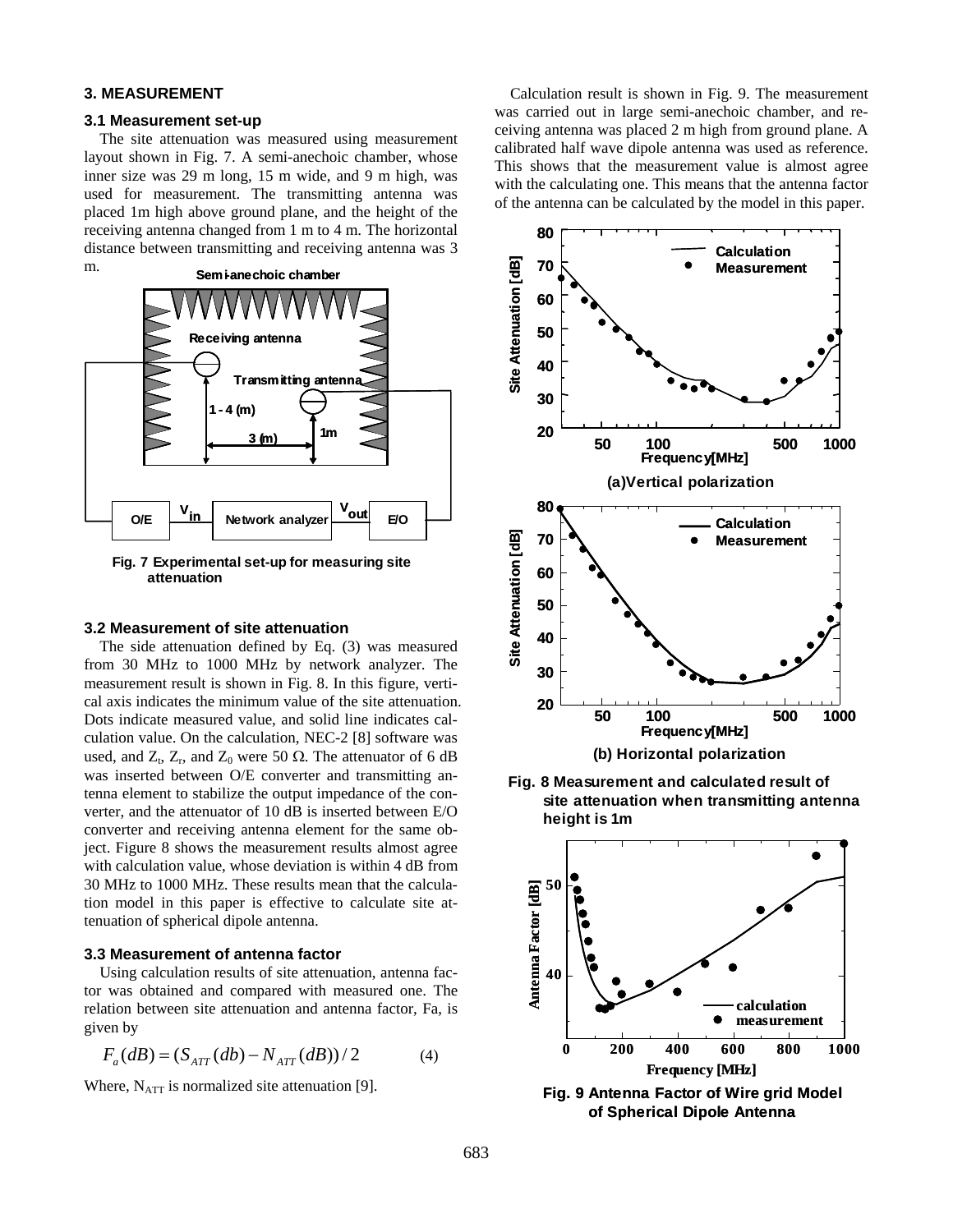## **4. EVALUATION OF EMC MEASUREMENT FACILITIES USING SHERICAL DIPOLE ANTENNA**

The site attenuation of the spherical dipole antenna is useful to evaluate small semi-anechoic chamber because the antenna size is small compared with dipole antenna and biconical antenna. This section describes evaluation results of the semi-anechoic chamber whose size is 5.2 m wide, 6 m long, and 5 m high.

#### **4.1 Measurement of site attenuation distribution**

Measurement of site attenuation distribution is useful to find the best position placing EUT in anechoic chamber. On the measurement, the transmitting and receiving antenna were placed 1 m high from ground plane and the receiving antenna was moved in the camber at intervals of 0.5 m.





The result is shown in Fig. 10. This shows the deviation between measured and calculated value. The circles in these figures indicate the position of transmitting antenna. These indicate that the site attenuation characteristics may be improved when transmitting antenna and receiving antenna are placed line unsymmetrical position.

#### **4.2 Measurement of absorber influence**

The semi-anechoic chamber shown in Fig. 11 is used the different types of the radio wave absorbers. Absorber A improves the reflection loss around 200 MHz compared with absorber B. However, absorber A is lined in limited place as shown in Fig. 11, and it can be estimated that the limited installation may reduced the performance of the chamber. The influence of the absorber layout was examined by the site attenuation of the spherical dipole antenna.



**Fig. 11 Layout of absorbers in semi-anechoic chamber**

The site attenuation distribution was measured at the height of 3 m, where absorber B used roof and sidewalls. The frequency of 300 MHz was selected because the reflection loss of absorber B is smaller than that of absorber A. For comparison, the frequency of 600 MHz, where the reflection loss of absorber A is almost the same as that of absorber B. Vertical polarization was selected because the influence of side wall was larger than that of horizontal polarization.

Measurement results are shown in Figs. 12 and 13. Figure 12 shows the measurement results of site attenuation distribution at 3 m high. To compare with Fig. 10(a), it is clear that the deviation from calculation value in Fig. 12(a) is larger than that in Fig. 10 (a). These indicate that the low reflection loss absorber reduces the performance at higher area of the chamber.

Figure 13 shows the site attenuation distribution at 600 MHz at 3 m high. These indicate that the deviation from calculation value is smaller than that in Fig. 10(a). Considering with the reflection loss absorber B at 600 MHz is larger than that of absorber A at 300 MHz, this means that